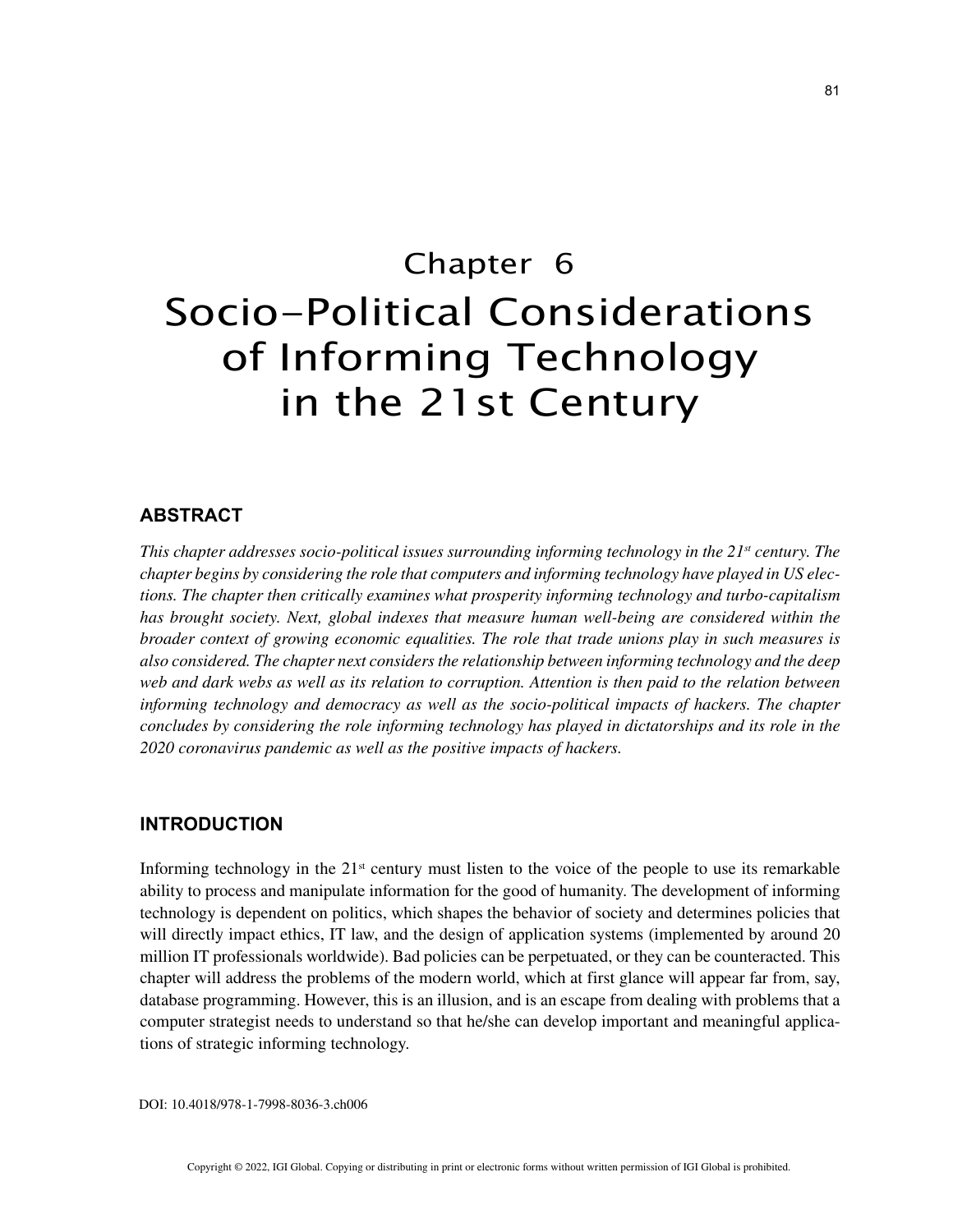Informing technology is a technology that is supposed to support various, if not all, socio-economic processes through which humankind develops and thrives. This includes supporting the use of information, the generation of data, communication with others, etc. Through informing technology, we learn about new information, evaluate it, and use it for ourselves, being a member in a family, group, institution, company, organization, and so forth. Nowadays, one has access to an incredible amount of information that can address a multitude of issues. Such quantities would have been unheard of in the times of Nicholas Copernicus, who, despite holding only a relatively "small" amount of information, was afraid of what he possessed. It was only on his deathbed that he agreed to hand over his manuscript about *the Rotation of Heavenly Bodies* for publication. This was not merely scientific information about the rotation of the Earth around the Sun, but it was, above all, political information that undermined the modern knowledge of the Church. Giordano Bruno, for putting forth similar information, was burned at the stake, and Galileo, following the Church's orders, had to abstain from advancing such ideas.

In the past, a lack of information was commonplace, even for state leaders who made key decisions. It is now expected that by 2050 all the information we possess about physical objects and people will be available *online.* Currently, people are involved in collecting data about everything. In the past, politicians had better access to certain domains of information; however, now, many people know how to get such domain-specific information better than politicians, and they can generate sound conclusions on that basis. This means many will be better versed than politicians, and they will be able to easily demonstrate the ignorance and poor decisions of political leaders; thus, such people are a significant threat to politicians.

Thanks to the Industrial Revolution of the  $19<sup>th</sup>$  century, we understand the role of the atom in the construction of matter, which for the average person is understood as comprising tables, houses, cars, etc. In the Information Revolution of the  $21<sup>st</sup>$  century, a similar role to the atom is being played by bits of information (basically the number 1 or 0), which comprises digital documents, newspapers, books, etc. The difference is that the universal digitization of information threatens to "end" civilization and all kinds of institutions, such as newspapers, publishing houses, universities, political parties, and even states. Why do we need politicians, if we live in one global village (McLuhan & Powers, 1989), informed and happy?

## **THE SIMULATION AND ALGORITHMIZATION OF DEMOCRACY1**

In the 1950s, the first commercial computer in the world, produced by Remington Rand for the Census Bureau, was UNIVAC I. CBS News used it for election night, and the show's host, renowned journalist Walter Cronkite, called it the "miracle of the modern age, the electronic brain." This computer was supposed to predict the results before the final results were even known: "This is not a joke or a trick," said CBS journalist Charles Collingwood: "it's an experiment. We don't know. We think it'll work. We hope it will work." UNIVAC developers were able to predict early on in the evening that Eisenhower would win. Still, they were not brave enough to trust their computer and announce the expected result, for they sought to avoid being disgraced in the event of an error.

The pioneers of computer science also dreamed of a machine capable of performing fast calculations on large amounts of weather forecasting data. Atmospheric actions just boil down to physics, and the relevant equations were well known. John von Neumann claimed that computers would soon allow people not only to predict the weather but also control it. He believed there could be a degree of perfection that we now know is unattainable because weather is a chaotic system. Still, the methods he invented (such as